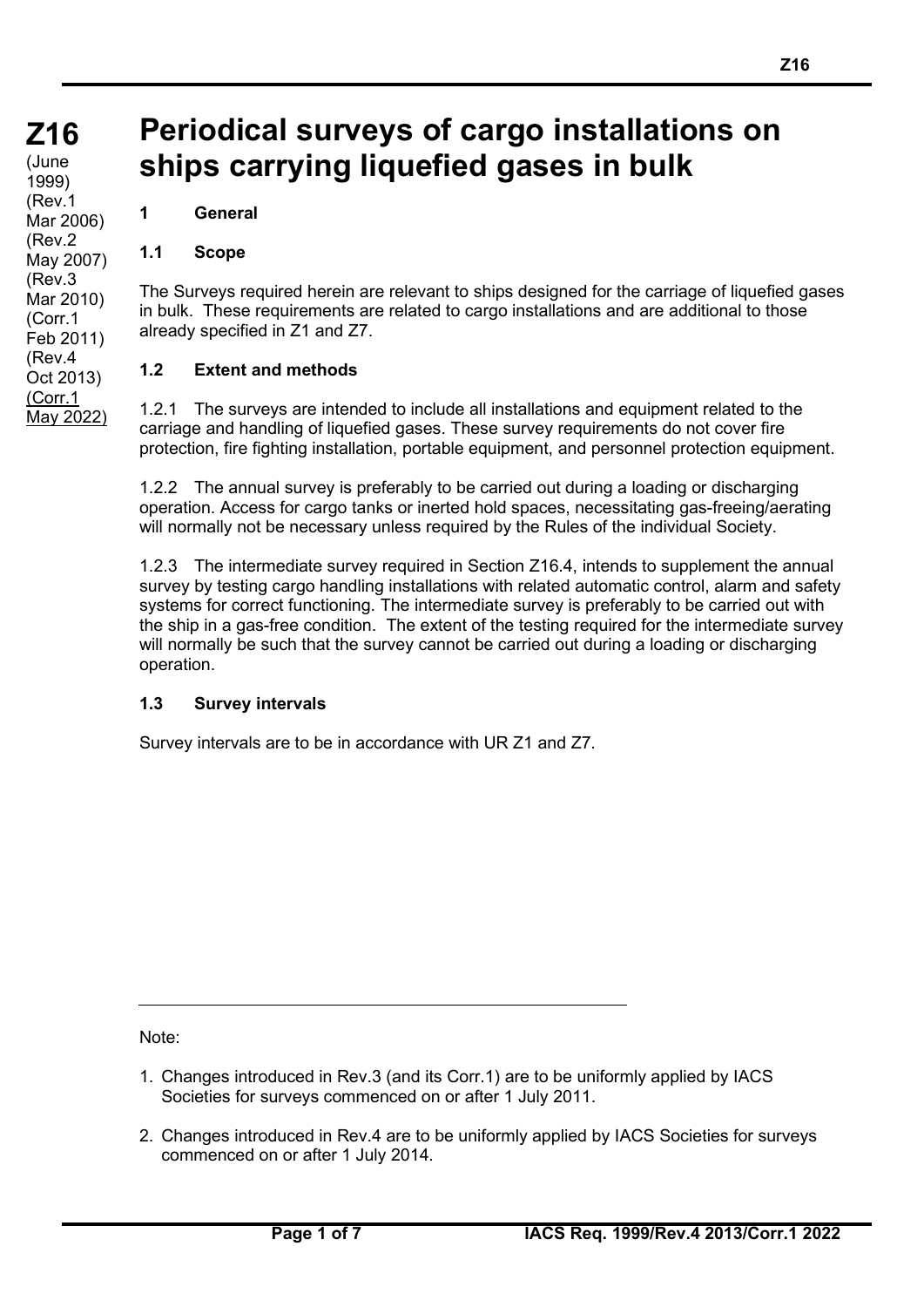**2 Special Survey**

# **2.1 General**

**Z16 (cont)**

The requirements of Section Z16.4 apply with the following additions.

## **2.2 Cargo containment survey**

## 2.2.1 All cargo tanks are to be examined internally.

2.2.2 Special attention is to be given to the cargo tank and insulation in way of chocks, supports and keys. Removal of insulation may be required in order to verify the condition of the tank or the insulation itself if found necessary by the Surveyor.

Where the arrangement is such that the insulation cannot be examined, the surrounding structures of wing tanks, double bottom tanks and cofferdams are to be examined for cold spots when the cargo tanks are in the cold condition unless voyage records together with the instrumentation give sufficient evidence of the integrity of the insulation system.

## 2.2.3 Non-destructive testing:

2.2.3.1 Non-destructive testing is to supplement cargo tank inspection with special attention to be given to the integrity of the main structural members, tank shell and highly stressed parts, including welded connections as deemed necessary by the surveyor. However, for type C tanks, this does not mean that non-destructive testing can be dispensed with totally. The following items are, inter alia, considered as highly stressed parts:

- cargo tanks supports and anti-rolling/anti-pitching devices,
- web frames or stiffening rings,
- swash bulkhead boundaries,
- dome and stump connections to tank shell,
- foundations for pumps, towers, ladders, etc.,
- pipe connections.

2.2.3.2For independent tanks type B, the extent of non-destructive testing shall be as given in a programme specially prepared for the cargo tank design.

2.2.4 The tightness of all cargo tanks is to be verified by an appropriate procedure. Provided that the effectiveness of the ship's gas detection equipment has been confirmed, it will be acceptable to utilize this equipment for the tightness test of independent tanks below deck.

2.2.5 Where findings of Z16.2.2.1 to Z16.2.2.4 or an examination of the voyage records raises doubts as to the structural integrity of a cargo tank, a hydraulic or hydro-pneumatic test is to be carried out. For integral tanks and for independent tanks type A and B, the test pressure is to be in accordance with IACS UR G1.10.5 or G1.10.7 as appropriate. For independent tanks type C, the test pressure is not to be less than 1.25 times the MARVS.

2.2.6 At every other special survey (i.e.,  $2^{nd}$ ,  $4^{th}$ ,  $6^{th}$ , etc.), all independent cargo tanks type C are to be either: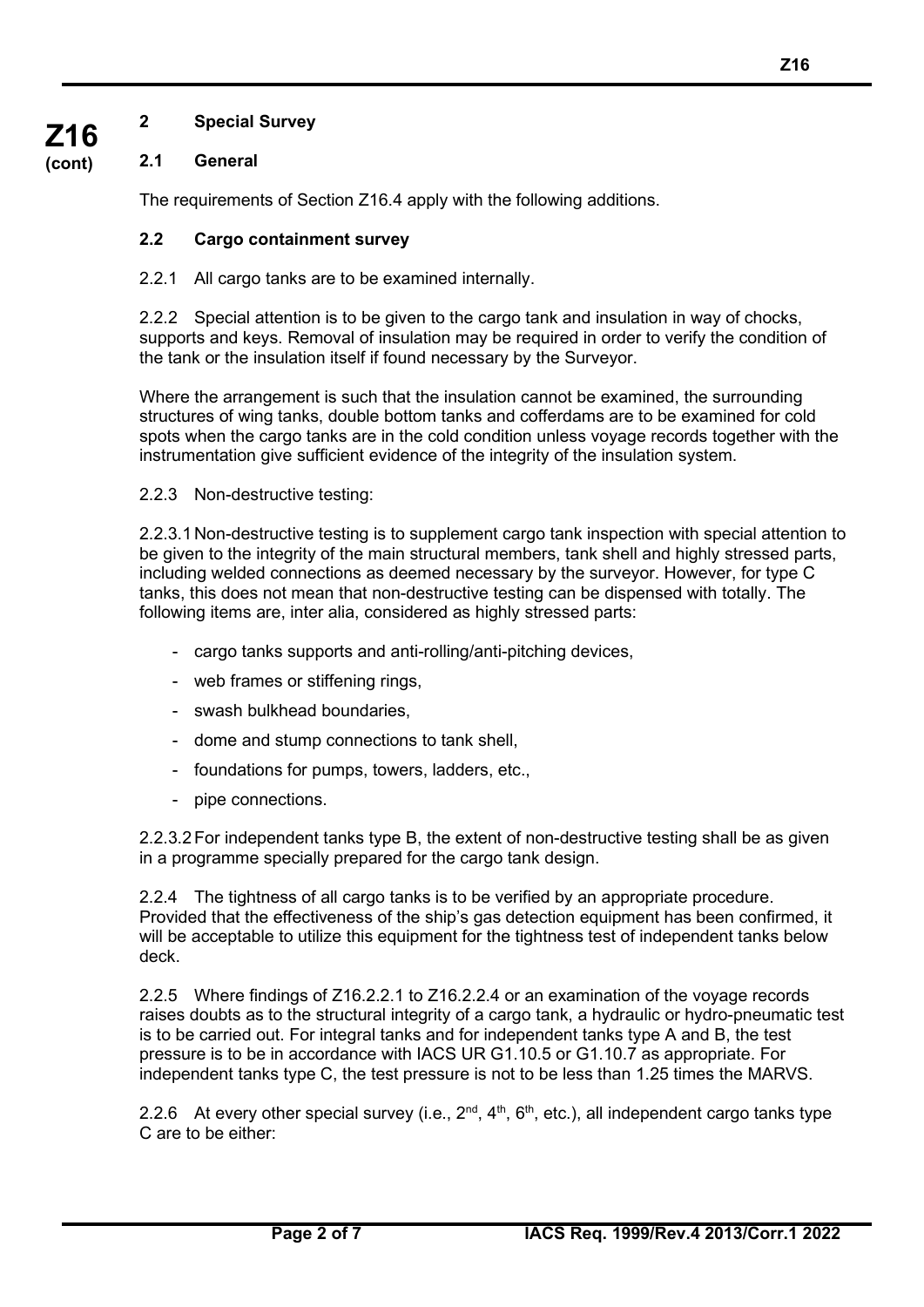**Z16** 2.2.6.1 Hydraulically or hydro-pneumatically tested to 1.25 times MARVS, followed by nondestructive testing in accordance with Z16.2.2.3.1, or

> 2.2.6.2Subjected to a thorough, planned non-destructive testing. This testing is to be carried out in accordance with a programme specially prepared for the tank design. If a special programme does not exist, the following applies:

- cargo tank supports and anti-rolling/anti-pitching devices,
- stiffening rings,

**(cont)**

- Y-connections between tank shell and a longitudinal bulkhead of bilobe tanks,
- swash bulkhead boundaries,
- dome and sump connections to the tank shell,
- foundations for pumps, towers, ladders etc.,
- pipe connections.

At least 10% of the length of the welded connections in each of the above mentioned areas is to be tested. This testing is to be carried out internally and externally as applicable.

Insulation is to be removed as necessary for the required non-destructive testing. (The individual Societies may choose to include any one or both of the above listed two alternatives in their Rules.)

2.2.7 As far as practicable all hold spaces and hull insulation (if provided), secondary barriers and tank supporting structures are to be visually examined. The secondary barrier of all tanks is to be checked for their effectiveness by means of a pressure/vacuum test, a visual examination or another acceptable method.

## 2.2.8

- 1) For membrane and semi-membrane tanks systems, inspection and testing are to be carried out in accordance with programmes specially prepared in accordance with an approved method for the actual tank system.
- 2) For membrane containment systems a tightness test of the primary and secondary barrier shall be carried out in accordance with the system designers' procedures and acceptance criteria as approved by the classification society. Low differential pressure tests may be used for monitoring the cargo containment system performance, but are not considered an acceptable test for the tightness of the secondary barrier.
- 3) For membrane containment systems with glued secondary barriers if the designer's threshold values are exceeded, an investigation is to be carried out and additional testing such as thermographic or acoustic emissions testing should be carried out.

2.2.9 The pressure/vacuum relief valves, rupture disc and other pressure relief devices for interbarrier spaces and hold spaces are to be opened, examined, tested and readjusted as necessary, depending on their design.

2.2.10 The pressure relief valves for the cargo tanks are to be opened for examination, adjusted, function tested, and sealed. If the cargo tanks are equipped with relief valves with non-metallic membranes in the main or pilot valves, such non-metallic membranes are to be replaced. Where a proper record of continuous overhaul and retesting of individually identifiable relief valves is maintained, consideration will be given to acceptance on the basis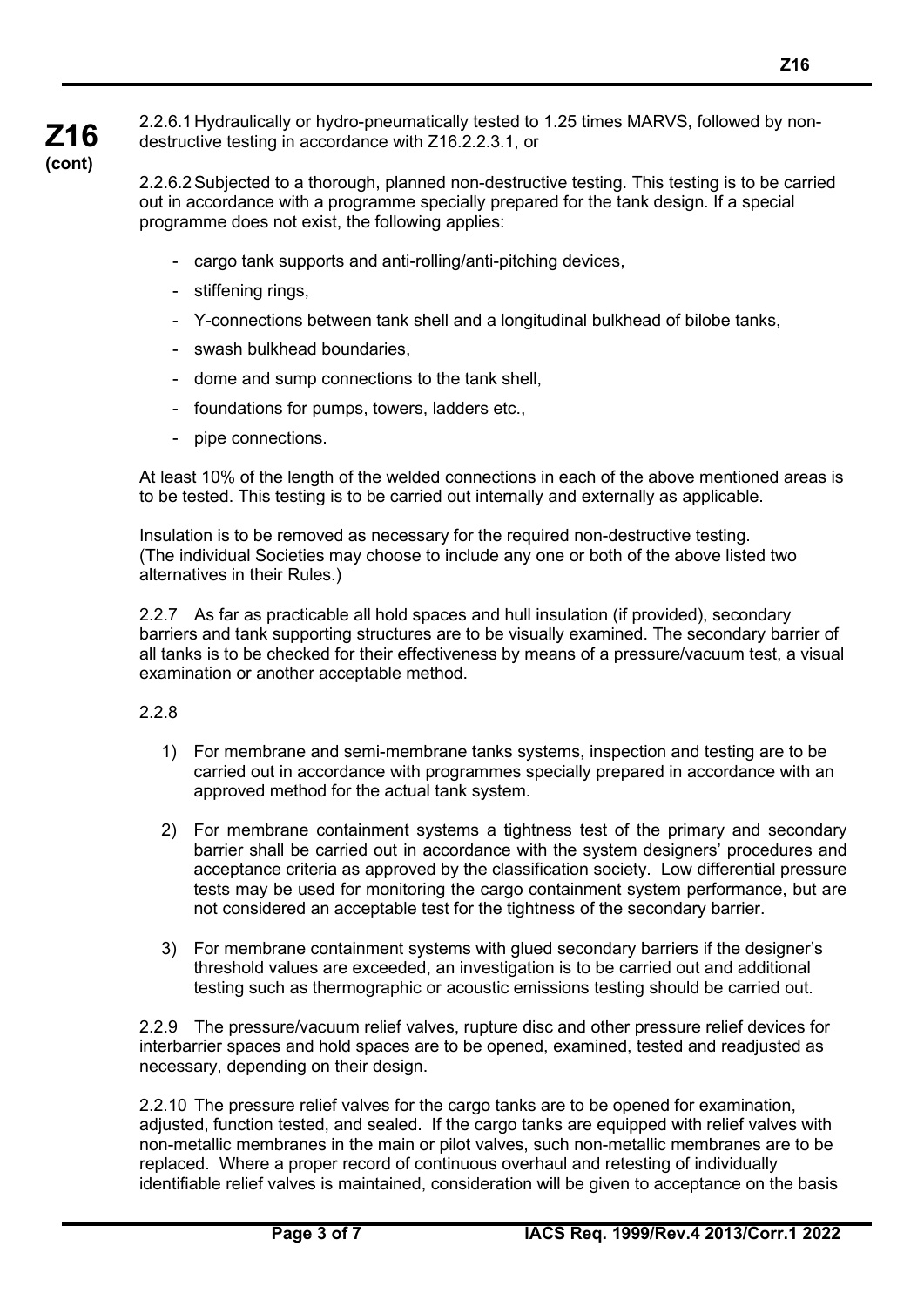**Z16 (cont)**

of opening, internal examination, and testing of a representative sampling of valves, including each size and type of liquefied gas or vapor relief valve in use, provided there is logbook evidence that the remaining valves have been overhauled and tested since crediting of the previous Special Survey.

# **2.3 Piping systems**

2.3.1 The cargo, liquid nitrogen and process piping systems, including valves, actuators, compensators, etc. are to be opened for examination as deemed necessary. Insulation is to be removed as deemed necessary to ascertain the condition of the pipes. If the visual examination raises doubt as to the integrity of the pipelines, a pressure test at 1.25 times the MARVS for the pipeline is to be carried out. After re-assembly the complete piping systems are to be tested for leaks.

2.3.2 The pressure relief valves are to be function-tested. A random selection of valves is to be opened for examination and adjusted.

## **2.4 Components**

Cargo pumps, compressors, process pressure vessels, liquid nitrogen tanks, heat exchangers and other components, including prime movers, used in connection with cargo handling and methane boil-off burning are to be examined as required in the Rules of each individual Society for periodical survey of machinery.

## **2.5 Miscellaneous**

2.5.1 Systems for removal of water or cargo from interbarrier spaces and holds are to be examined and tested as deemed necessary.

2.5.2 All gas-tight bulkheads are to be inspected. The effectiveness of gas-tight shaft sealing is to be verified.

2.5.3 The following equipment is to be examined: hoses and spool pieces used for segregation of piping systems for cargo, inert gas and bilging.

2.5.4 It is to be verified that all cargo piping systems are electrically bonded to the hull.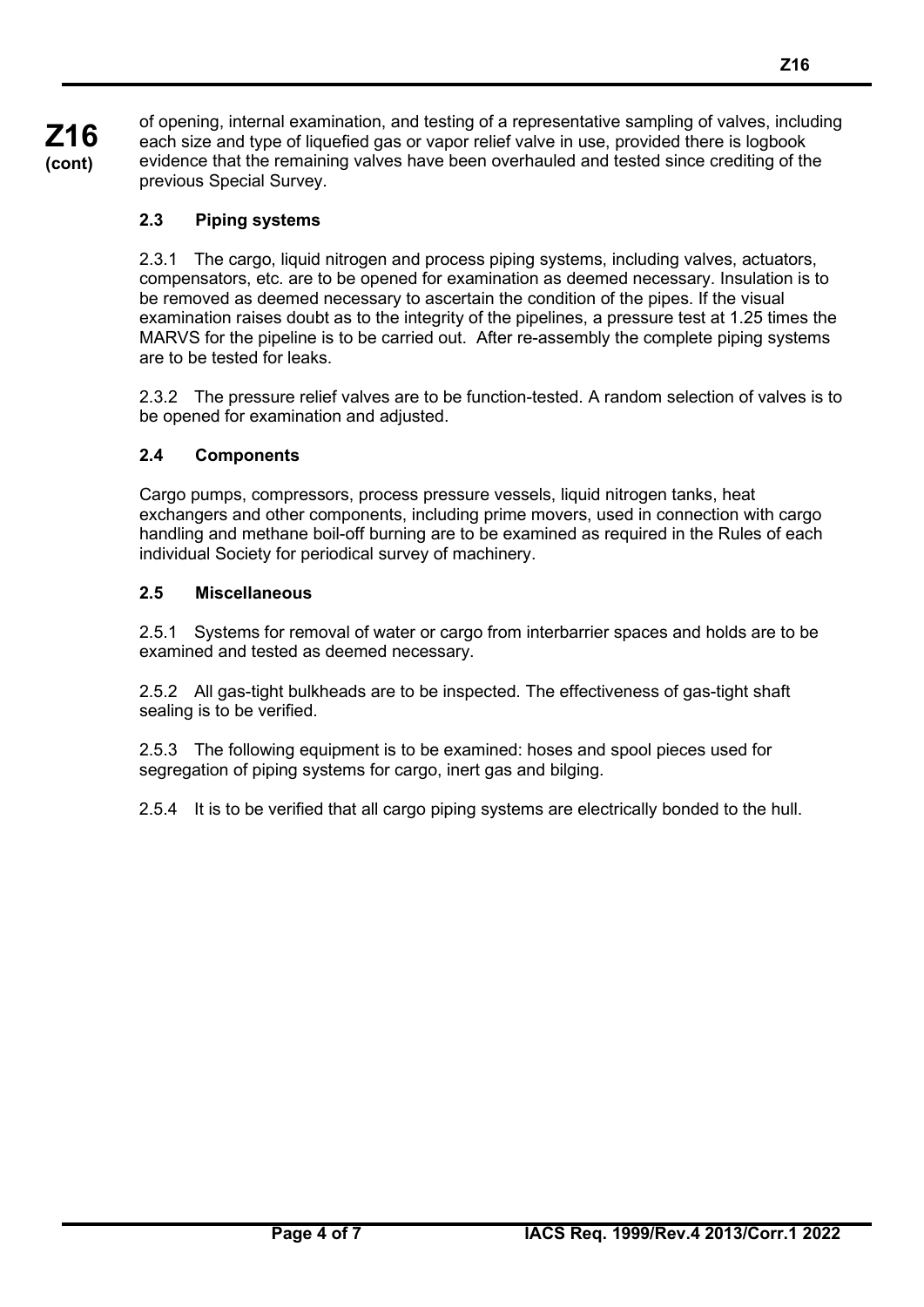## **3.1 General**

3.1.1 The log books are to be examined with regard to correct functioning of the cargo containment and cargo handling systems. The hours per day of the reliquefaction plants or the boil-off rate is to be considered.

3.1.2 All accessible gas-tight bulkhead penetrations including gas-tight shaft sealings are to be visually examined.

3.1.3 The means for accomplishing gas tightness of the wheelhouse doors and windows is to be examined. All windows and sidescuttles within the area required to be of the fixed type (non-opening) are to be examined for gas tightness. The closing devices for all air intakes and openings into accommodation spaces, service spaces, machinery spaces, control stations and approved openings in superstructures and deckhouses facing the cargo area or bow and stern loading/unloading arrangements, are to be examined.

## **3.2 Cargo handling systems**

The cargo handling piping and machinery, e.g. cargo and process piping, cargo heat exchangers, vapourizers, pumps, compressors and cargo hoses are in general to be visually examined, as far as possible, during operation.

## **3.3 Cargo containment venting systems**

Venting systems, including protection screens if provided, for the cargo tanks, interbarrrier spaces and hold spaces are to be visually examined externally. It is to be verified that the cargo tank relief valves are sealed and that the certificate for the relief valves opening/closing pressures is onboard.

## **3.4 Instrumentation and safety systems**

3.4.1 The instrumentation of the cargo installations with regard to pressure, temperature and liquid level is to be verified in good working order by one or more of the following methods:

- Visual external examination;
- Comparing of read outs from different indicators;
- Consideration of read outs with regard to the actual cargo and/or actual conditions;
- Examination of maintenance records with reference to cargo plant instrumentation maintenance manual;
- Verification of calibration status of the measuring instruments.

3.4.2 The logbooks are to be examined for confirmation that the emergency shutdown system has been tested.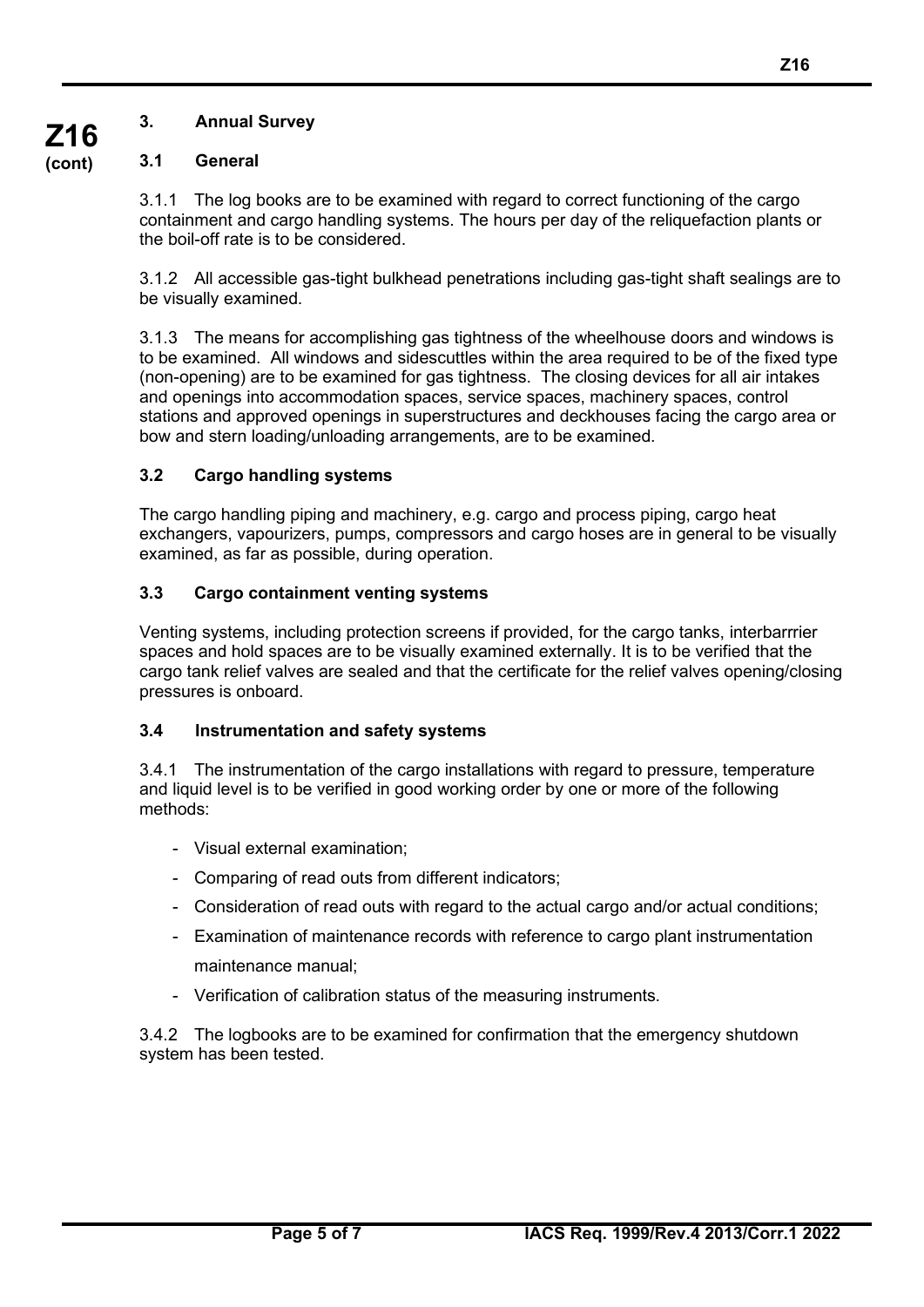# **3.5 Environmental control for cargo containment systems**

- 1) Inert gas/dry air installations including the means for prevention of backflow of cargo vapour to gas-safe spaces are to be verified as being in satisfactory operating condition.
	- 2) For membrane containment systems normal operation of the nitrogen control system for insulation and interbarrier spaces shall be confirmed to the Surveyor by the Master.

# **3.6 Miscellaneous**

3.6.1 It is to be verified that all accessible cargo piping systems are electrically bonded to the hull.

3.6.2 Arrangements for burning methane boil-off are to be visually examined as far as practicable. The instrumentation and safety systems are to be verified as being in good working order in accordance with Z16.3.4.1.

3.6.3 The relevant instruction and information material such as cargo handling plans, filling limit information, cooling down procedures, etc. are to be verified as being onboard.

3.6.4 Mechanical ventilation fans in gas dangerous spaces and zones are to be visually examined.